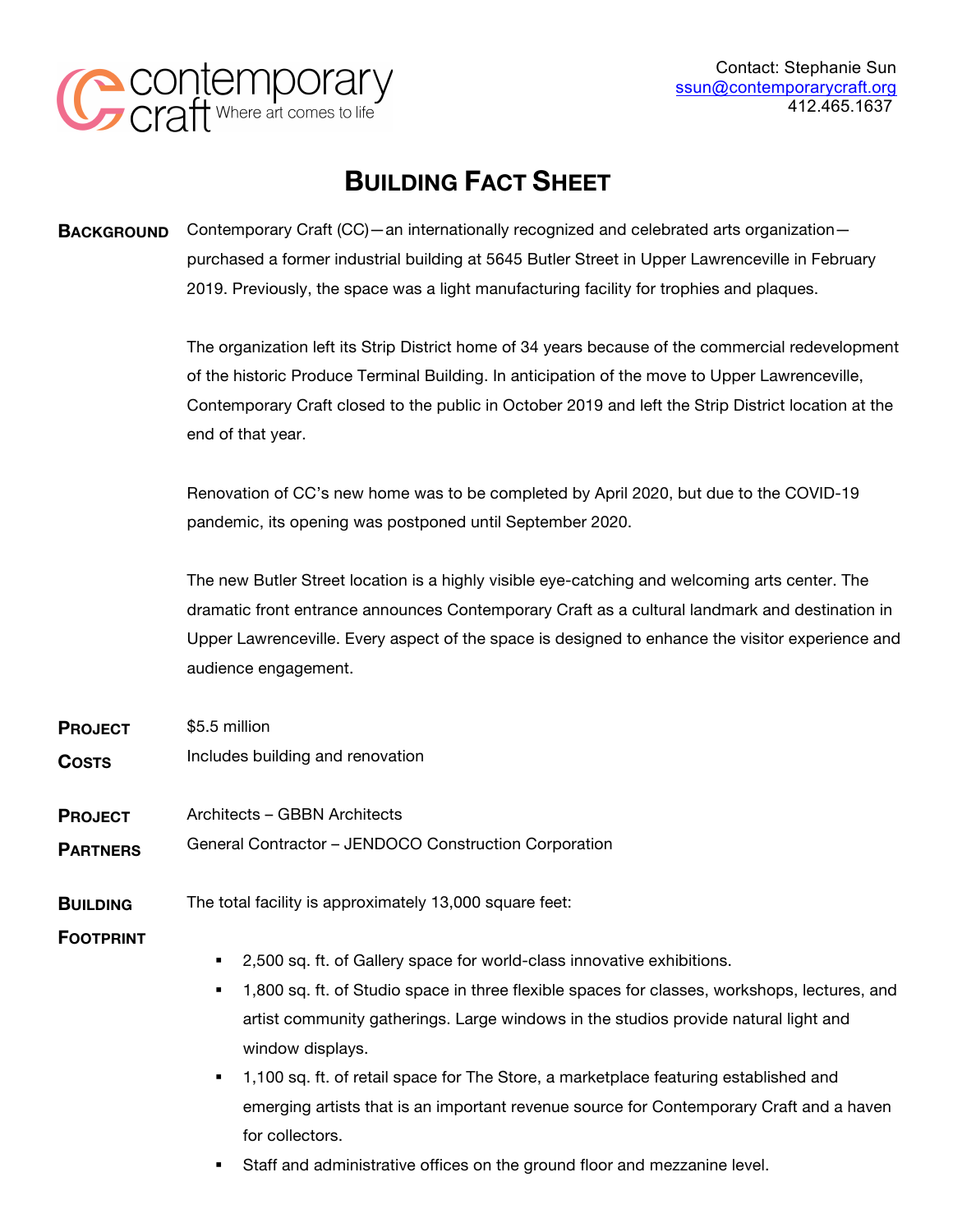

#### **SUSTAINABLE** Sustainable design standards were tracked to achieve LEED Silver equivalency, which includes:

### **DESIGN**

- The double-doored vestibule ensures that conditioned air stays in the building, helping to limit energy consumption. The walk-off mat in the vestibule traps dirt, keeping it in the vestibule and out of the building.
- Light fixtures utilize low-energy LED light bulbs.
- The skylight cut into the building brings natural daylight and a view to the sky. Large windows in the studios and gallery transform the former industrial space into a space for art that is comfortable for people.
- The natural wood grid ceiling in the gallery is salvaged from Contemporary Craft's previous location. The grid supports light exhibit partitions that are rearranged and reused for changing exhibitions, reducing material waste.
- Lighted display cases that are adjacent to a canopied visitor rest area along with other cabinets in the studio and offices have been repurposed and relocated from the Strip District location.
- **•** Plumbing fixtures are low flow fixtures that reduce water consumption by 25% of the calculated baseline estimated for standard fixtures.
- Insulation was added to the building walls and to the roof to provide maximum human comfort and to protect the artwork while minimizing energy consumption for heating and cooling. Site energy use is modeled and anticipated to be 32.4% less than the baseline condition.

### **SPECIAL**

## **FEATURES**

- § The exterior *Braddock Steel* mural is by internationally renowned street artist Swoon. The vertical piece is installed using a wheat-paste technique on the "orange slice" side of the building as a way to make Contemporary Craft more visible from the east.
- The scanimation panel on the building exterior is a permanent installation that defines the entrance. It animates sound waves that proclaim 'Art is Life,' visible as one moves along the façade of the building. The low-tech strategy known as barrier-grid animation originated in the late 1890s and is updated at Contemporary Craft through intentionally crafted digital design and fabrication techniques.
- Exterior benches, designed by artist Tadao Arimoto, are made of black locust and set on natural rock boulders. The main bench is located under the exterior scanimation panel with the second, more rustic bench, placed in a small meditation garden along the garage wall. According to the artist, the two benches relate to one another as inhalation (main